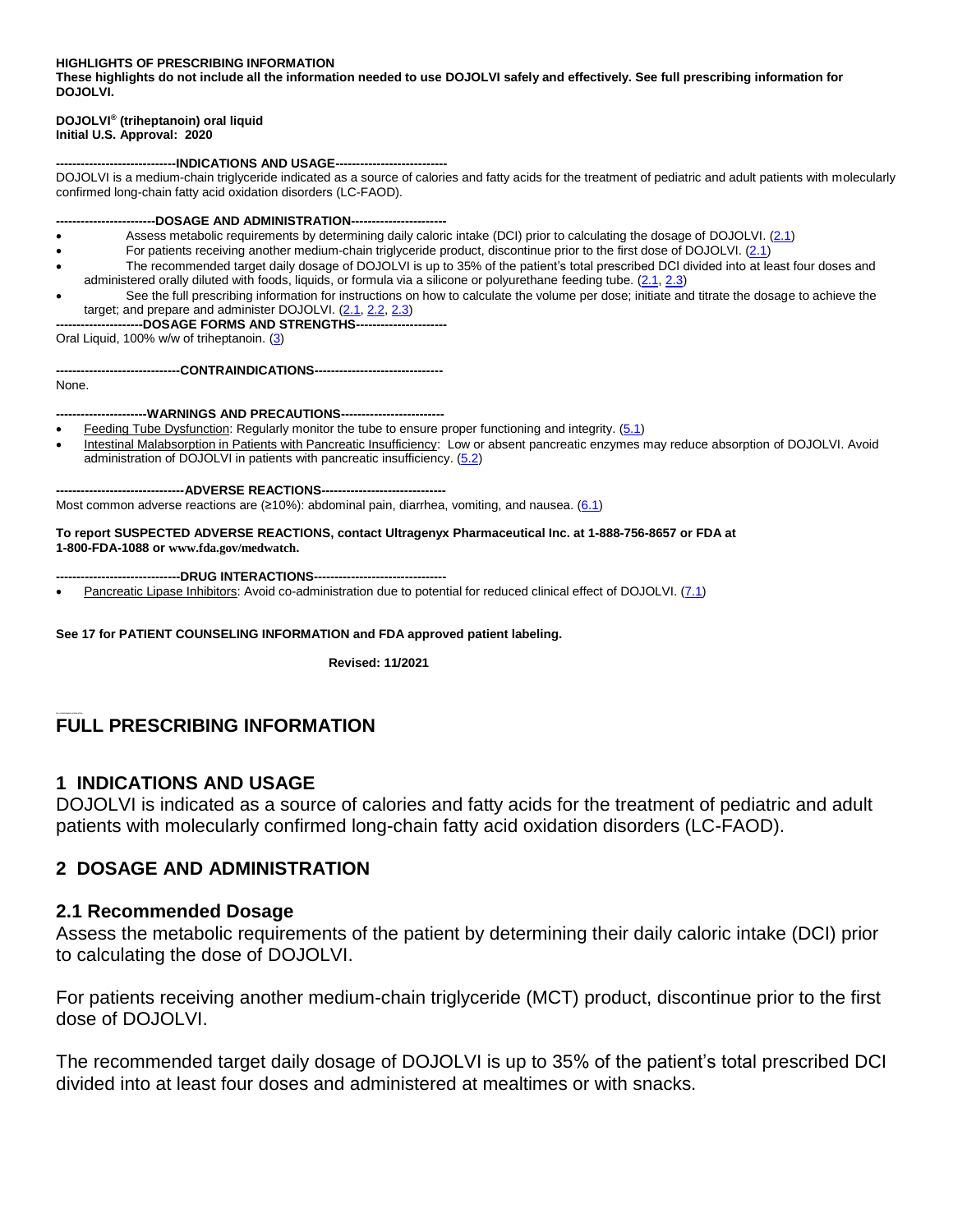In order to reach a target daily dosage, patients may require an increase in their total fat intake. All patients treated with DOJOLVI should be under the care of a clinical specialist knowledgeable in appropriate disease-related dietary management based upon current nutritional recommendations.

The neonatal population may require higher fat intake and therefore an increased amount of DOJOLVI. Current nutritional recommendations should be considered when dosing the neonatal population.

The total daily dosage is converted to a volume of DOJOLVI to be administered in mL using the following calculation:

- Caloric value of DOJOLVI = 8.3 kcal/mL
- Round the total daily dosage to the nearest whole number.
- Divide the total daily dosage into at least four approximately equal individual doses.

Total Daily Bose (\_\_
$$
mL
$$
) =  $\frac{Patterns\ DCI (__kcal) \times Target _% dose\ of\ DCI}{8.3 \frac{kcal}{mL} \text{ of\ }D OJOLVI}$ 

## <span id="page-1-1"></span>**2.2 Dosage Initiation and Titration**

### For patients not currently taking a MCT product

Initiate DOJOLVI at a total daily dosage of approximately 10% DCI divided into at least four times per day and increase to the recommended total daily dosage of up to 35% DCI over a period of 2 to 3 weeks.

For patients switching from another MCT product Discontinue use of MCT products before starting DOJOLVI.

Initiate DOJOLVI at the last tolerated daily dosage of MCT divided into at least four times per day. Increase the total daily dosage by approximately 5% DCI every 2 to 3 days until the target dosage of up to 35% DCI is achieved.

### **Tolerability**

If a patient has difficulty tolerating 1/4 of the total daily dosage at one time, more frequent smaller doses may be considered *[see Adverse Reactions [\(6.1\)](#page-3-3)]*.

Monitor patients' total caloric intake during dosage titration, especially in patients with gastrointestinal adverse reactions, and adjust all components of the diet as needed.

If a patient experiences gastrointestinal adverse reaction(s), consider dosage reduction until the gastrointestinal symptoms resolve *[see Adverse Reactions [\(6.1\)](#page-3-3)]*. If a patient is unable to achieve the target daily dosage of up to 35% DCI during dosage titration, maintain the patient at the maximum tolerated dosage.

### <span id="page-1-0"></span>**2.3 Preparation and Administration Instructions**

Administer DOJOLVI mixed with semi-solid food or liquids orally or enterally via a silicone or polyurethane feeding tube. Do not administer DOJOLVI alone to avoid gastrointestinal upset.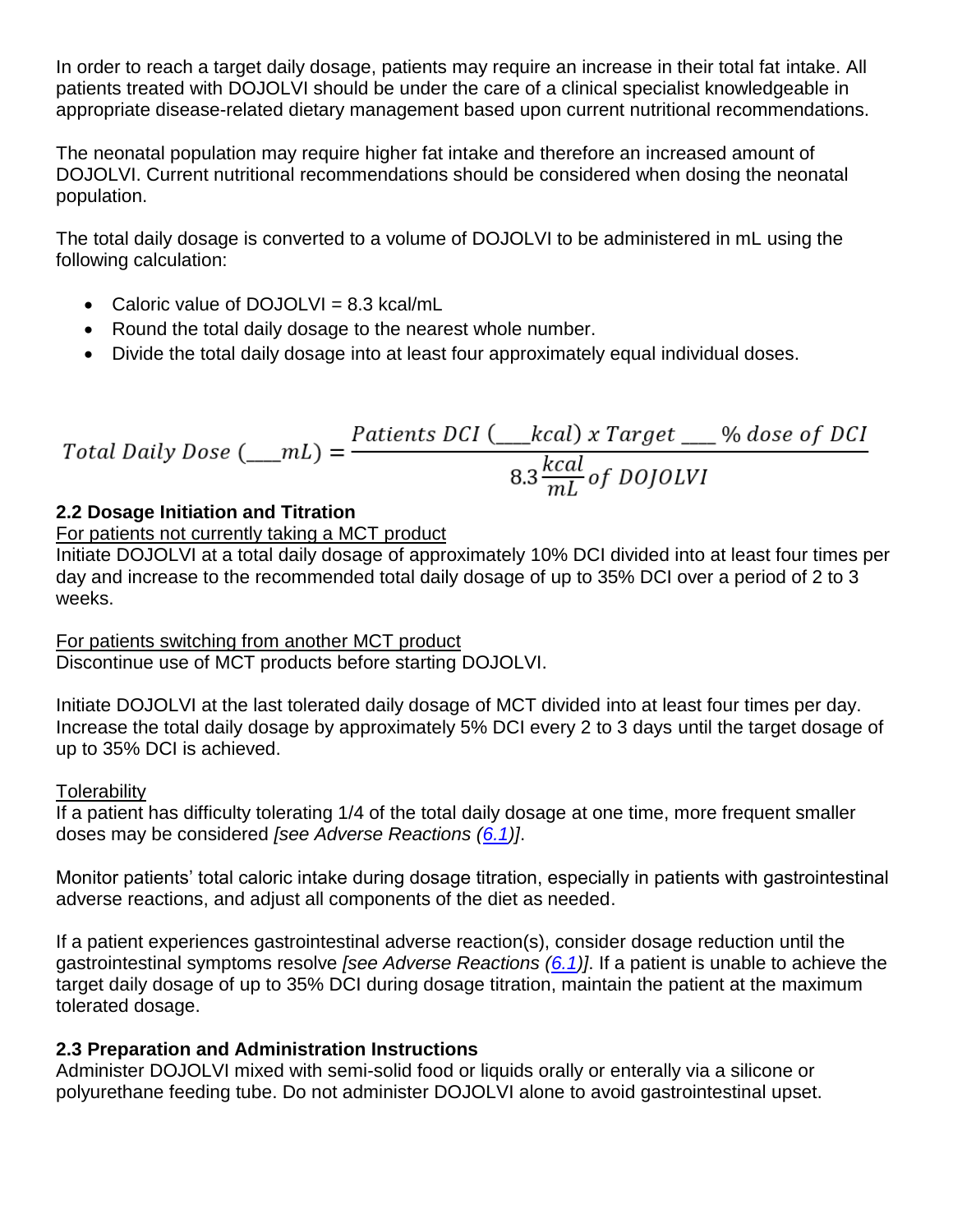Prepare or administer DOJOLVI using containers, dosing syringes or measuring cups made of compatible materials such as stainless steel, glass, high density polyethylene (HDPE), polypropylene, low density polyethylene, polyurethane and silicone.

DOJOLVI is not compatible with certain plastics. Do not prepare or administer DOJOLVI using containers, dosing syringes or measuring cups made of polystyrene or polyvinyl chloride (PVC) plastics.

Regularly monitor the containers, dosing components or utensils that are in contact with DOJOLVI to ensure proper functioning and integrity.

### Oral Preparation and Administration

- Use an oral syringe or measuring cup made of compatible materials as listed above to withdraw the prescribed volume of DOJOLVI from the bottle.
- DOJOLVI can be mixed into the following semi-solid foods and liquids:
	- plain or artificially sweetened fat free yogurt
	- fat free milk, formula, or cottage cheese
	- whole grain hot cereal
	- $\circ$  fat free low carbohydrate pudding, smoothies, applesauce, baby food, etc.
- Add the prescribed amount of DOJOLVI to a clean bowl, cup or container, made of the compatible materials as listed above, which contains an appropriate amount of semi-solid food or liquid that takes into consideration the age, size and average consumption of the patient in order to ensure administration of the full dose.
- Mix DOJOLVI thoroughly into the food or liquid.
- The mixture may be stored for up to 24 hours in refrigerated conditions.

## Feeding Tube Preparation and Administration

DOJOLVI can be administered via oral or enteral feeding tubes manufactured of silicone or polyurethane. Do not use feeding tubes manufactured of polyvinyl chloride (PVC). Feeding device performance and functionality can degrade over time depending on usage and environmental conditions. Regularly monitor the feeding tube to ensure proper functioning and integrity *[see Warnings and Precautions [\(5.1\)](#page-3-1)]*.

## *Preparation and Administration Instructions*

- Use an oral syringe or measuring cup made of compatible materials as listed above to withdraw the prescribed volume of DOJOLVI from the bottle.
- Add the prescribed amount of DOJOLVI to a clean bowl, cup or container, made of compatible materials as listed above, which contains an amount of formula that takes into consideration the age, size and average consumption of the patient in order to ensure administration of the full dose.
- Mix DOJOLVI thoroughly into the formula.
- Draw up the entire amount of the DOJOLVI-formula mixture into a slip tip syringe.
- Remove the residual air from the syringe and connect the syringe directly into the feeding tube feeding port.
- Push the syringe contents into the feeding tube feeding port using steady pressure until empty.
- Flush the feeding tubes with between 5 mL to 30 mL of water. Flush volume should be modified based on specific patient needs and in cases of fluid restriction.
- Discard any unused portion of the DOJOLVI-formula mixture. Do not save for later use.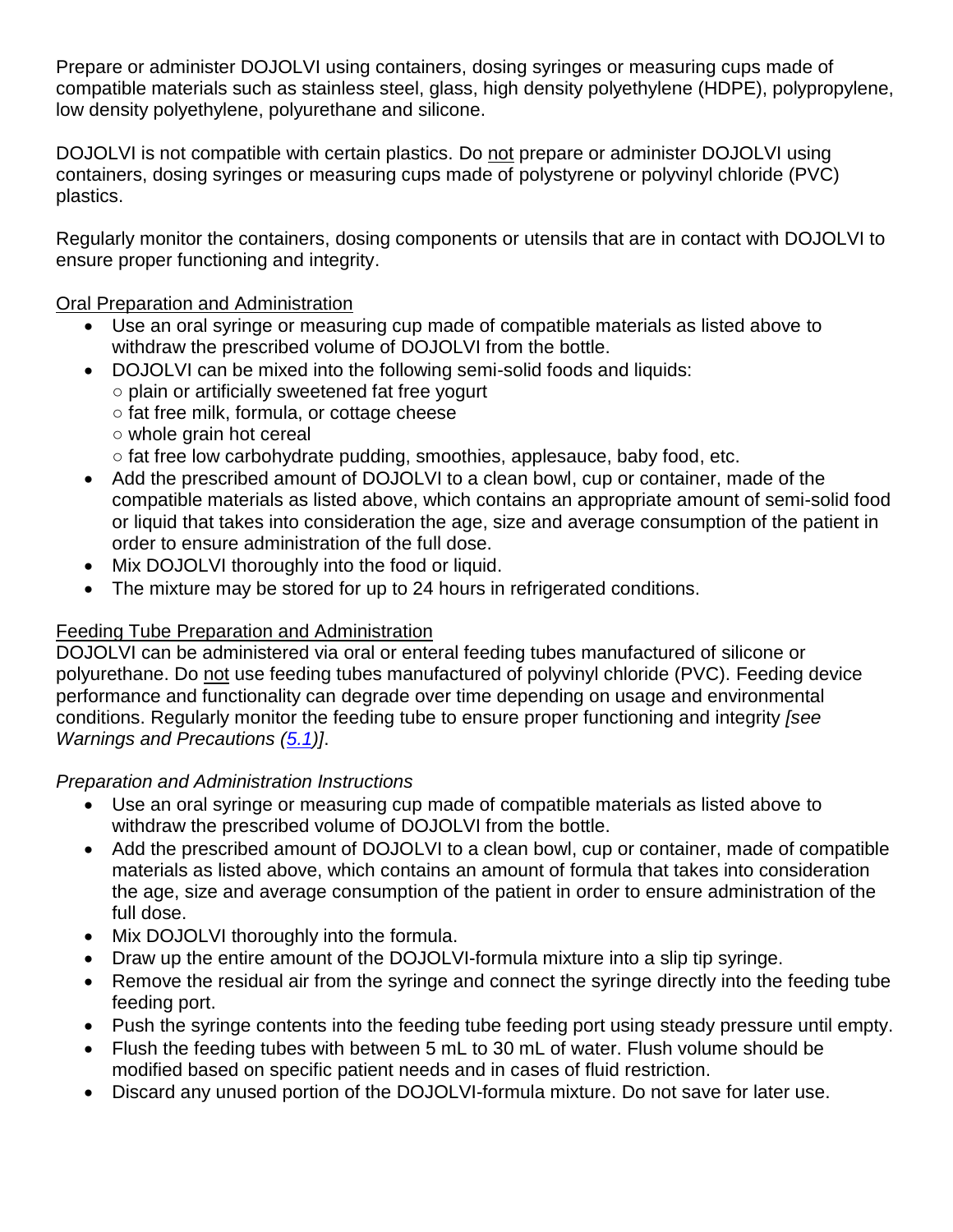• Administer DOJOLVI over 15 to 20 minutes for patients receiving bolus delivery of enteral feeds. For patients receiving continuous feeds, administer DOJOLVI over 30 to 60 minutes alternating with formula alone.

#### Missed Doses

If a dose is missed, take the next dose as soon as possible with subsequent doses taken at 3 to 4 hour intervals. Skip the missed dose if it will not be possible to take all four doses in a day.

### <span id="page-3-0"></span>**3 DOSAGE FORMS AND STRENGTHS**

Oral liquid: clear, colorless to light yellow liquid supplied in 500 mL bottles containing 100% w/w of triheptanoin.

## **4 CONTRAINDICATIONS**

None.

## **5 WARNINGS AND PRECAUTIONS**

## <span id="page-3-1"></span>**5.1 Feeding Tube Dysfunction**

Feeding tube performance and functionality can degrade over time depending on usage and environmental conditions. In clinical trials, feeding tube dysfunction was reported in patients receiving triheptanoin. The contribution of DOJOLVI cannot be ruled out. Do not administer DOJOLVI in feeding tubes manufactured of polyvinyl chloride (PVC) *[see Dosage and Administration [\(2.3\)](#page-1-0)]*. Regularly monitor the feeding tube to ensure proper functioning and integrity.

## <span id="page-3-2"></span>**5.2. Intestinal Malabsorption in Patients with Pancreatic Insufficiency**

Pancreatic enzymes hydrolyze triheptanoin and release heptanoate as medium-chain fatty acids in the small intestine. Low or absent pancreatic enzymes may result in reduced absorption of heptanoate subsequently leading to insufficient supplementation of medium-chain fatty acids. Avoid administration of DOJOLVI in patients with pancreatic insufficiency.

### **6 ADVERSE REACTIONS**

### <span id="page-3-3"></span>**6.1 Clinical Trial Experience**

Because clinical trials are conducted under widely varying conditions, adverse reaction rates observed in the clinical trials of a drug cannot be directly compared to rates in the clinical trials of another drug and may not reflect the rates observed in practice.

The safety population included 79 patients with LC-FAOD exposed to DOJOLVI in two studies: one open-label 78-week study of DOJOLVI in 29 patients (Study 1; NCT01886378) followed by an openlabel extension study (Study 2; NCT02214160). Twenty-four patients from Study 1 continued into Study 2. Patients ranged from 4 months to 63 years of age and the population was 52% male. Of the 79 patients, 87% were white, 5% were black or African-American, 4% were Asian and 4% other. The daily dosage of DOJOLVI ranged between 12% and 41% DCI (which corresponds to 0.7 g/kg/day to 6.0 g/kg/day for pediatric patients and 0.5 g/kg/day to 1.3 g/kg/day for adult patients) for a mean duration of 23 months.

The most common adverse reactions to DOJOLVI reported in the pooled safety population of Study 1 and Study 2 were gastrointestinal (GI)-related, and included abdominal pain (abdominal discomfort, abdominal pain, abdominal distension, abdominal pain upper, GI pain) [60%], diarrhea [44%], vomiting [44%], and nausea [14%].

### Gastrointestinal (GI) Adverse Reactions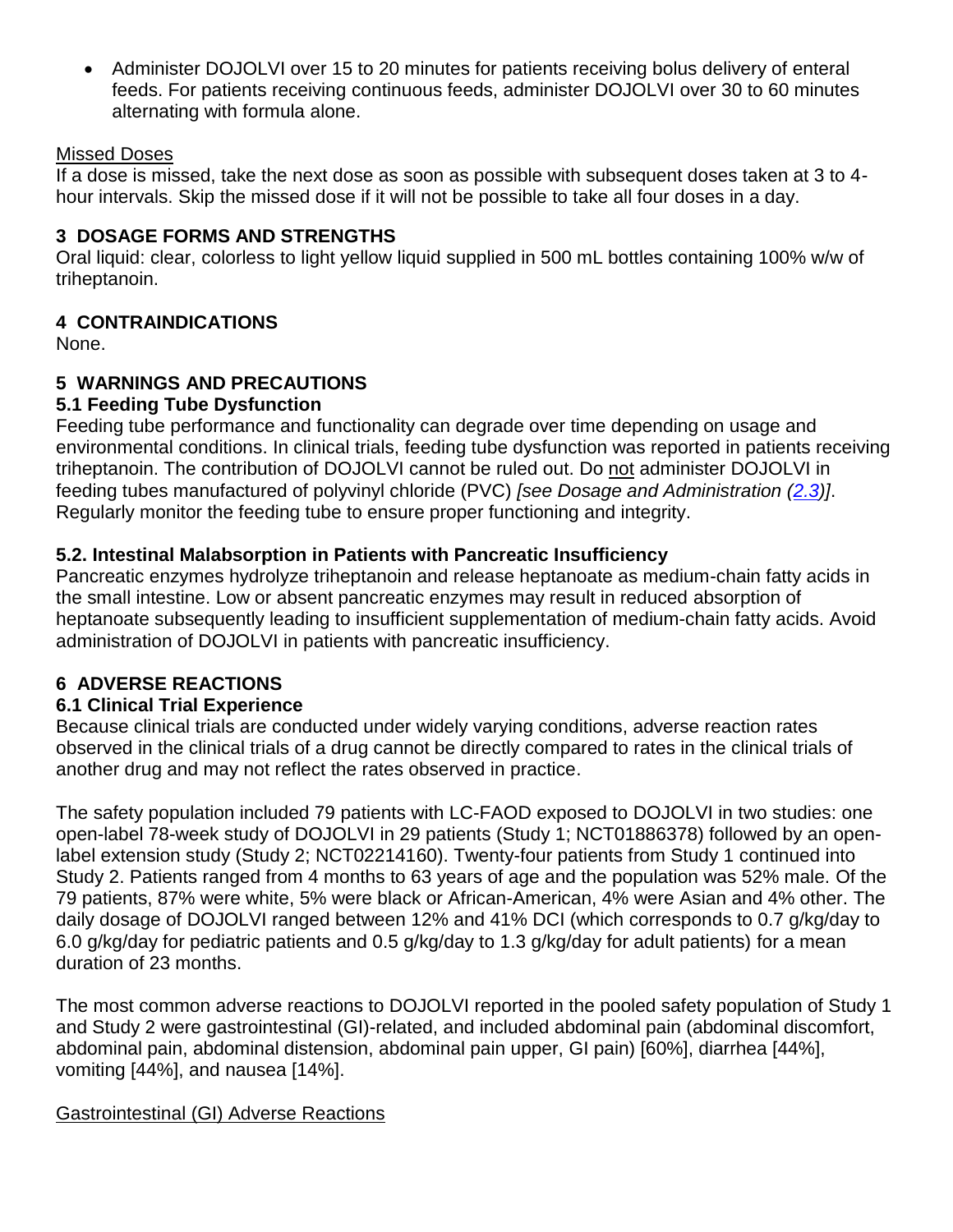In Study 1 and Study 2, median time to onset of a first occurrence of a GI adverse reaction was 7.3 weeks. GI adverse reactions led to dose reductions in 35% and 12% of patients in Study 1 and Study 2, respectively.

In Study 3 (NCT01379625), a 4-month double-blind randomized controlled study, commonly reported adverse reactions with triheptanoin were similar to those reported in Study 1 and Study 2.

## **7 DRUG INTERACTIONS**

### <span id="page-4-0"></span>**7.1 Pancreatic Lipase Inhibitors**

Co-administration of triheptanoin with a pancreatic lipase inhibitor (e.g., orlistat) may reduce exposure to the triheptanoin metabolite, heptanoate, and reduce the clinical effect of triheptanoin *[see Clinical Pharmacology [\(12.3\)](#page-5-0)]*. Avoid co-administration of DOJOLVI with pancreatic lipase inhibitors.

## **8 USE IN SPECIFIC POPULATIONS**

### **8.1 Pregnancy**

#### Risk Summary

There are no available data on triheptanoin use in pregnant women to evaluate for a drug-associated risk of major birth defects, miscarriage, or adverse maternal or fetal outcomes. In animal reproduction studies conducted in pregnant rats and rabbits administered triheptanoin during the period of organogenesis, the primary toxicological effect (reduced body, weight gain) was considered to be specific to decreased food consumption related to taste aversion in animals, and therefore is not relevant to clinical use in the intended populations.

Advise women to report pregnancies to Ultragenyx Pharmaceutical Inc. at 1-888-756-8657.

The estimated background risk of major birth defects and miscarriage for the indicated population is unknown. All pregnancies have a background risk of birth defect, loss or other adverse outcomes. In the U.S. general population, the estimated background risk of major birth defects and miscarriage in clinically recognized pregnancies is 2 to 4% and 15 to 20%, respectively.

### Data

### *Animal Data*

Embryofetal developmental studies have been conducted with triheptanoin in rats and rabbits following oral administration of 10% (3.2 g/kg), 30% (9.7 g/kg) and 50% (16 g/kg) DCI in rats and 10% (1.2 g/kg), 20% (2.3 g/kg) and 30% (3.5 g/kg) DCI in rabbits during the period of organogenesis. Reduced body weight gain, associated with decreased food consumption, was observed in pregnant rats and rabbits following administration of triheptanoin food mixture and was attributed to taste aversion. The NOAEL for this maternal toxicity (lack of body weight gain) was 10% DCI for both rats and rabbits. Administration of dietary triheptanoin to pregnant rats at doses approximately 2 times above, and pregnant rabbits approximately equal to the targeted clinical dose of 35% DCI resulted in increased incidence of skeletal malformations and decreased litter weights in both species and reduced number of viable litters in rabbits. The adverse effects on rat and rabbit embryofetal development were associated with the reduced body weight gain observed in pregnant animals. The NOAEL for embryofetal development toxicity was 30% and 20% DCI for rats and rabbits, respectively. In a pre- and postnatal developmental study in rats, reduced birthweights and delayed sexual maturation in pups were observed at 50% DCI and were considered secondary to the reductions in body weight gain in pregnant rats.

# **8.2 Lactation**

Risk Summary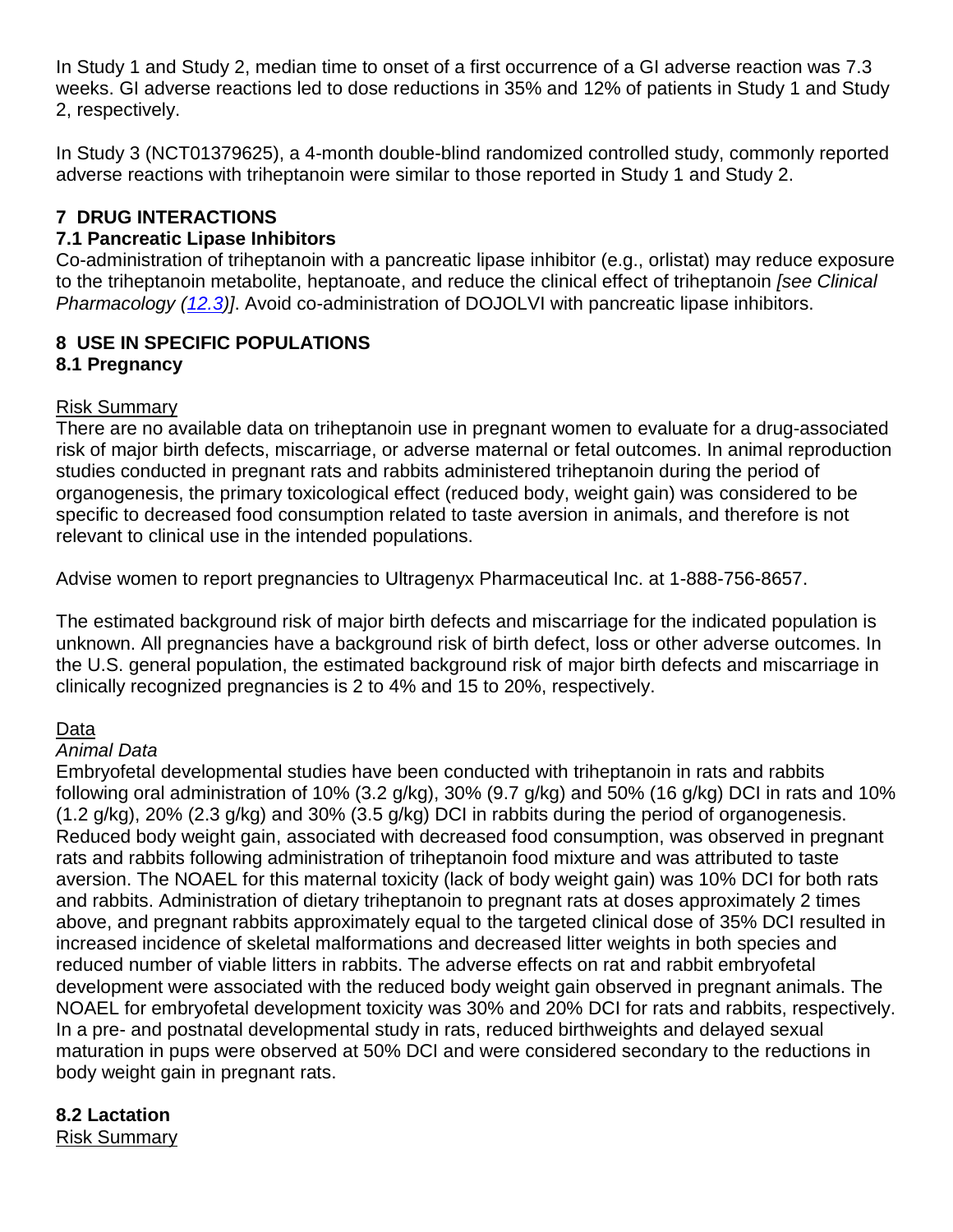There are no data on the presence of triheptanoin or its metabolites in human or animal milk, the effects on the breastfed infant, or the effects on milk production. Medium-chain triglycerides and other fatty acids are normal components of breastmilk and the composition of breastmilk varies within feedings, over stages of lactation, and between mothers and populations due to maternal factors including genetics, environment, and diet. The developmental and health benefits of breastfeeding should be considered along with the clinical need for DOJOLVI and any potential adverse effect on the breastfed infant from DOJOLVI or from the underlying condition.

## **8.4 Pediatric Use**

The safety and effectiveness of DOJOLVI have been established in pediatric patients aged birth and older *[see Adverse Reactions [\(6.1\)](#page-3-3), Clinical Studies [\(14\)](#page-7-0)].*

## **8.5 Geriatric Use**

Clinical studies of DOJOLVI did not include sufficient numbers of patients aged 65 and over to determine whether they respond differently from younger patients.

### **11 DESCRIPTION**

DOJOLVI (triheptanoin) is a synthetic medium odd-chain (C7) triglyceride supplied as a colorless to light yellow clear oral liquid. The chemical name of triheptanoin is heptanoic acid, 1,1',1"-(1,2,3propanetriyl) ester. The empirical formula is  $C_{24}H_{44}O_6$  and its molecular weight is 428.6 g/mol. The chemical structure is:



The caloric value of triheptanoin is 8.3 kcal/mL.

## **12 CLINICAL PHARMACOLOGY**

### **12.1 Mechanism of Action**

Triheptanoin is a medium-chain triglyceride consisting of three odd-chain 7-carbon length fatty acids (heptanoate) that provide a source of calories and fatty acids to bypass the long-chain FAOD enzyme deficiencies for energy production and replacement.

### **12.2 Pharmacodynamics**

No formal pharmacodynamic studies have been conducted with DOJOLVI.

### <span id="page-5-0"></span>**12.3 Pharmacokinetics**

Following oral administration, triheptanoin is extensively hydrolyzed to heptanoate and glycerol by pancreatic lipases in the intestines. The exposure of triheptanoin in the human plasma is minimal. Pharmacokinetics of heptanoate exhibits high inter-patient variability. Heptanoate exposure increases greater than dose-proportional in the dose range between triheptanoin 0.3 and 0.4 g/kg.

### Absorption

The pharmacokinetics of heptanoate in healthy adult subjects following an oral administration of DOJOLVI mixed with food are summarized in Table 1.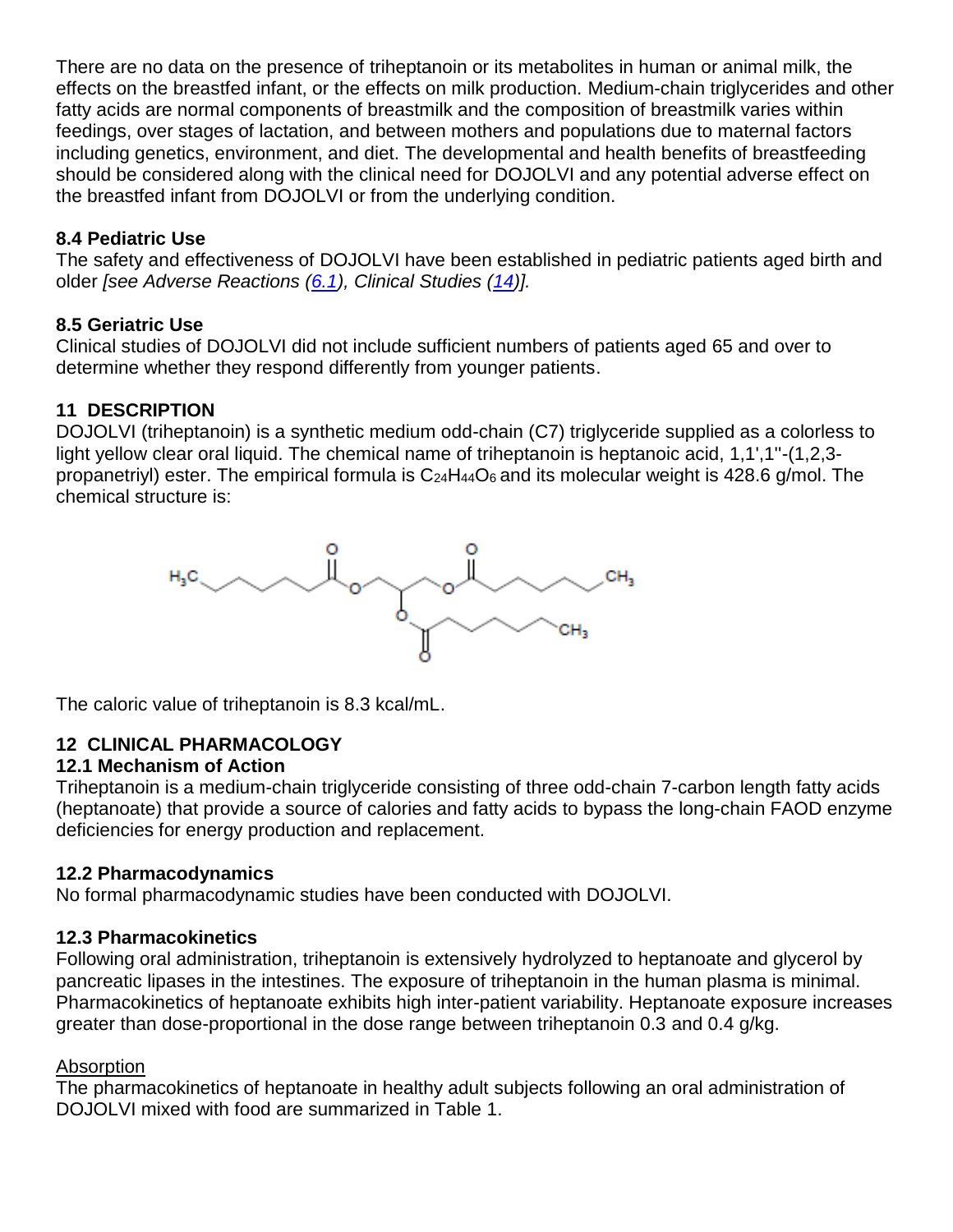#### **Table 1: Summary of Pharmacokinetic Parameters of Heptanoate after Single and Multiple Oral Administration of DOJOLVI to Healthy Adults (N=13)**

|                          | <b>DOJOLVI Dose</b>                                                                       | Mean (SD)<br>$C_{\text{max}}$<br>$(\mu \text{mol/L})$ | Mean (SD)<br>$AUC0-8h$<br>$(\mu \text{mol}^* \text{hr/L})$ | Time to First Peak<br>Concentration*<br>Median (range)<br>(hours) |
|--------------------------|-------------------------------------------------------------------------------------------|-------------------------------------------------------|------------------------------------------------------------|-------------------------------------------------------------------|
| Single                   | $0.3$ g/kg                                                                                | 178.9 (145)                                           | 336.5 (223)                                                | $0.5(0.4 \text{ to } 1.0)$                                        |
| Dose                     | $0.4$ g/kg                                                                                | 259.1 (134)                                           | 569.1 (189)                                                | $0.8$ (0.4 to 6.4)                                                |
| Multiple<br><b>Doses</b> | 0.3 g/kg administered 4 times a day<br>for 2 days<br>(total daily dosage of 1.3 g/kg/day) | 319.9 (164)                                           | 789.8 (346)                                                | 1.2 (0.0 to $2.4$ )                                               |

\* After oral administration of DOJOLVI, more than one peak concentration of heptanoate is observed.

### **Distribution**

The plasma protein binding of heptanoate is approximately 80% and is independent of total concentration.

#### **Elimination**

After a single dose of either 0.3 g/kg or 0.4 g/kg triheptanoin to healthy subjects, the mean apparent clearance (CL/F) of heptanoate was 6.05 and 4.31 L/hr/kg, respectively. Half-life (t1/2) of heptanoate could not be determined due to multiple peak concentrations of heptanoate observed.

#### *Metabolism*

Heptanoate, formed by hydrolysis of triheptanoin, can be metabolized to beta-hydroxypentanoate (BHP) and beta-hydroxybutyrate (BHB) in the liver.

### *Excretion*

After single or multiple repeat doses of triheptanoin to healthy subjects, triheptanoin and its metabolites were minimally excreted in urine.

#### Drug Interaction Studies

#### *In Vitro Studies*

Heptanoate is not an inhibitor of CYP1A2, CYP2B6, CYP2C8, CYP2C9, CYP2C19, CYP2D6, or CYP3A4. Heptanoate and BHP are not CYP substrates nor UGT substrates. Heptanoate increases the unbound fraction of valproic acid by approximately 2-fold.

### **13 NONCLINICAL TOXICOLOGY**

### **13.1 Carcinogenesis, Mutagenesis, Impairment of Fertility**

### Carcinogenesis

Nonclinical animal studies evaluating long-term administration of triheptanoin have not been conducted to assess the carcinogenic potential of the drug. In a published chronic 9-month dietary study conducted in rats, daily administration of triheptanoin at dose levels up to 1.14 g/kg was associated with atrophy or hyperplasia of the intestinal villa. In a chronic 9-month dietary study conducted in juvenile minipigs, treatment with triheptanoin at dose levels up to 10 g/kg was well tolerated with no changes in histopathology suggestive of any carcinogenic potential.

Published studies with structurally similar triglycerides (i.e. MCTs) were also evaluated. In a 2-year dietary study of rats fed tricaprylin (C8 MCT) at dose levels up to 9.5 g/kg (approximately 1.2 times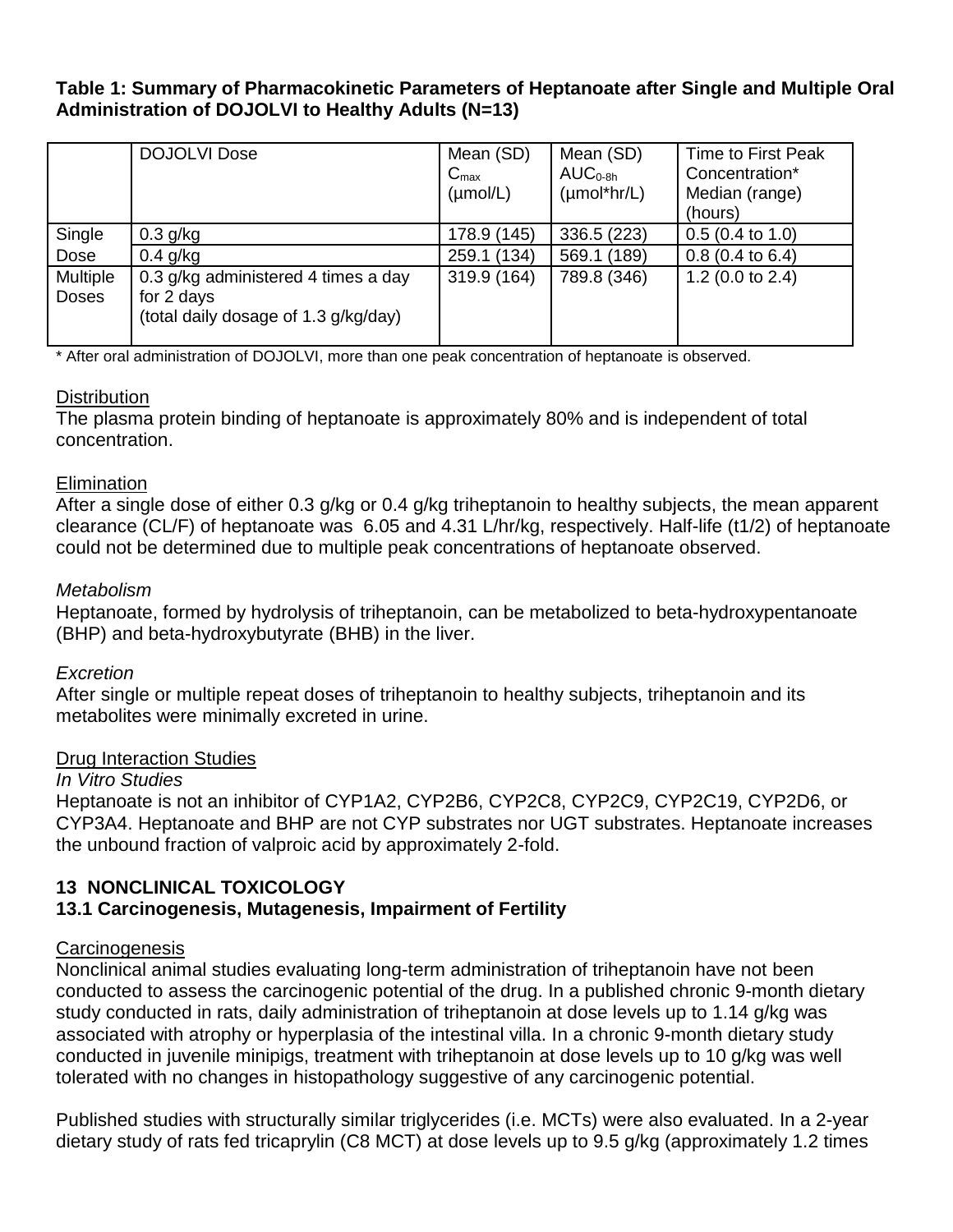the anticipated maximum clinical dose), there were increased incidences of pancreatic and forestomach hyperplasia and adenomas but not carcinomas. Chronic administration of a diet containing approximately 17% MCT was not shown to promote effects on colon tumor incidence in an azomethane-induced colon tumorigenicity rat model.

### **Mutagenesis**

Triheptanoin was not genotoxic in a battery of genotoxicity tests including the in vitro bacterial reverse mutation in *S. typhimurium* and *E. coli*, in vitro mammalian chromosomal aberration test in human peripheral blood lymphocytes and the in vivo mammalian erythrocyte micronucleus test in rat bone marrow.

### Impairment of Fertility

Triheptanoin had no effect on fertility or any other parameters of mating performance in rats exposed to repeat dietary administration at dose levels equivalent to up to 50% daily caloric intake (16 g/kg) that resulted in systemic drug exposure (AUC) of heptanoate approximately equal to the maximum recommended human dose.

## <span id="page-7-0"></span>**14 CLINICAL STUDIES**

The efficacy of triheptanoin as a source of calories and fatty acids was evaluated in Study 3, a 4 month double-blind randomized controlled study comparing triheptanoin (7-carbon chain fatty acid) with trioctanoin (8-carbon chain fatty acid). The study enrolled 32 adult and pediatric patients with a confirmed diagnosis of LC-FAOD and evidence of at least one significant episode of rhabdomyolysis and at least two of the following diagnostic criteria: disease specific elevation of acylcarnitines on a new born blood spot or in plasma, low enzyme activity in cultured fibroblasts, or one or more known pathogenic mutations in *CPT2, ACADVL, HADHA*, or *HADHB*.

The dosage of study drug was titrated to a protocol-specified target of 20% DCI (actual mean daily dose achieved was 16% for triheptanoin and 14% for trioctanoin). The recommended target dosage of DOJOLVI is up to 35% of DCI *[see Dosage and Administration [\(2.1\)](#page-0-0)]*. Patients ranged in age from 7 years to 64 years (median 24 years) and 12 were male.

Baseline cardiovascular function in both groups was normal and within test/retest variability normally observed in repeated echocardiograms. After 4 months, patients in both groups had similar mean changes from baseline in left ventricular ejection fraction and wall mass on resting echocardiogram and similar maximal heart rates on treadmill ergometry.

Five patients experienced 7 events of rhabdomyolysis in the triheptanoin group and 4 patients experienced 7 events of rhabdomyolysis in the trioctanoin group.

No differences were observed between triheptanoin and trioctanoin groups in blood markers of metabolism including glucose, insulin, lactate, total serum, ketones, acylcarnitines, and serum-free fatty acid concentrations.

## <span id="page-7-1"></span>**16 HOW SUPPLIED/STORAGE AND HANDLING**

DOJOLVI (triheptanoin) oral liquid is supplied in glass bottles as follows:

500 mL bottle  $\vert$  NDC 69794-050-50

Store at 20° to 25°C (68° to 77°F); excursions permitted to 15° to 30°C (59° to 86°F) (see USP Controlled Room Temperature). Do not freeze.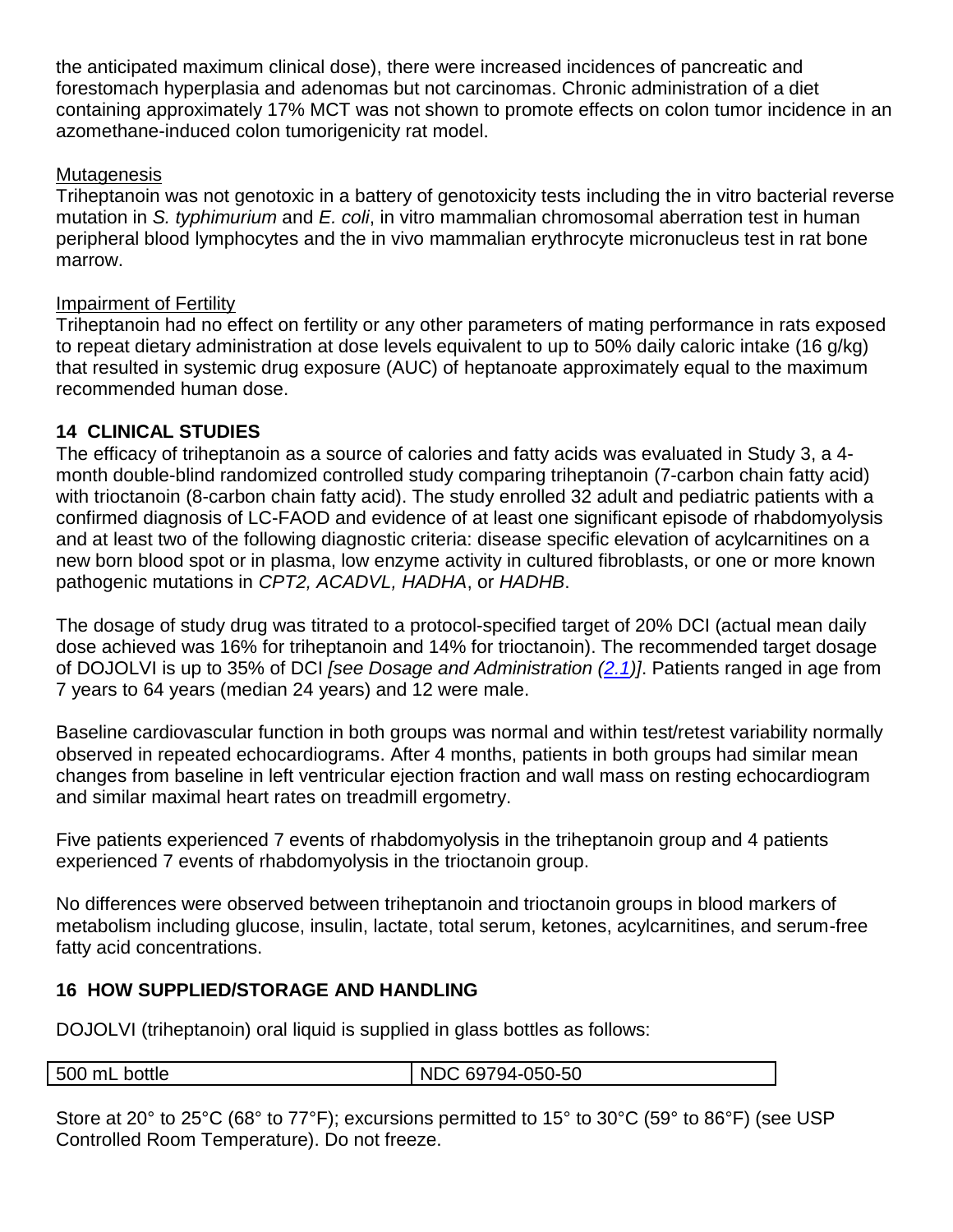Opened bottles of DOJOLVI can be used for up to 9 months after opening, but not beyond the expiration date on the bottle.

Do not dose or store using materials made of polystyrene or polyvinyl chloride (PVC) containers *[see Dosage and Administration [\(2.3\)](#page-1-0)]*.

Pharmacist: Dispense only in Glass or HDPE bottles.

## **17 PATIENT COUNSELING INFORMATION**

Advise the patient or caregiver to read the FDA-approved patient labeling (Patient Information).

### Preparation and Administration

Instruct the patient or caregiver:

- To read the instructions in the *Patient Package Insert* on appropriate preparation and administration techniques for oral administration or via a feeding tube.
- To mix DOJOLVI thoroughly into semi-solid foods, liquids, or formula.
- That DOJOLVI is not compatible with certain plastics. Do not prepare or administer DOJOLVI using containers or utensils made of polystyrene or polyvinyl chloride (PVC) plastics.
- That if a dose is missed, to take the next dose as soon as possible with subsequent doses taken at 3 to 4-hour intervals. Skip the missed dose if it will not be possible to take all four doses in a day *[see Dosage and Administration [\(2.3\)](#page-1-0)]*.

### **Storage**

Instruct the patient or caregiver to store DOJOLVI at room temperature in the bottle in which it was dispensed *[see How Supplied/Storage and Handling [\(16\)](#page-7-1)]*.

## Feeding Tube Dysfunction

Advise the patient or caregiver to regularly inspect the feeding tube for proper functioning and integrity and report to the healthcare provider if any issues are identified *[see Warnings and Precautions [\(5.1\)](#page-3-1)].*

## Intestinal Malabsorption in Patients with Pancreatic Insufficiency

Inform the patient or caregiver that pancreatic insufficiency may reduce the clinical effect of DOJOLVI. Any known pancreatic insufficiency should be reported to the healthcare provider *[see Warnings and Precautions [\(5.2\)](#page-3-2)].*

### **Pregnancy**

Advise patients that there is a pregnancy safety study that collects pregnancy outcome data in women taking DOJOLVI during pregnancy. Pregnant patients can enroll in the study by calling 1-888-756-8657.

> Manufactured for: Ultragenyx Pharmaceutical Inc. 60 Leveroni Court Novato, CA 94949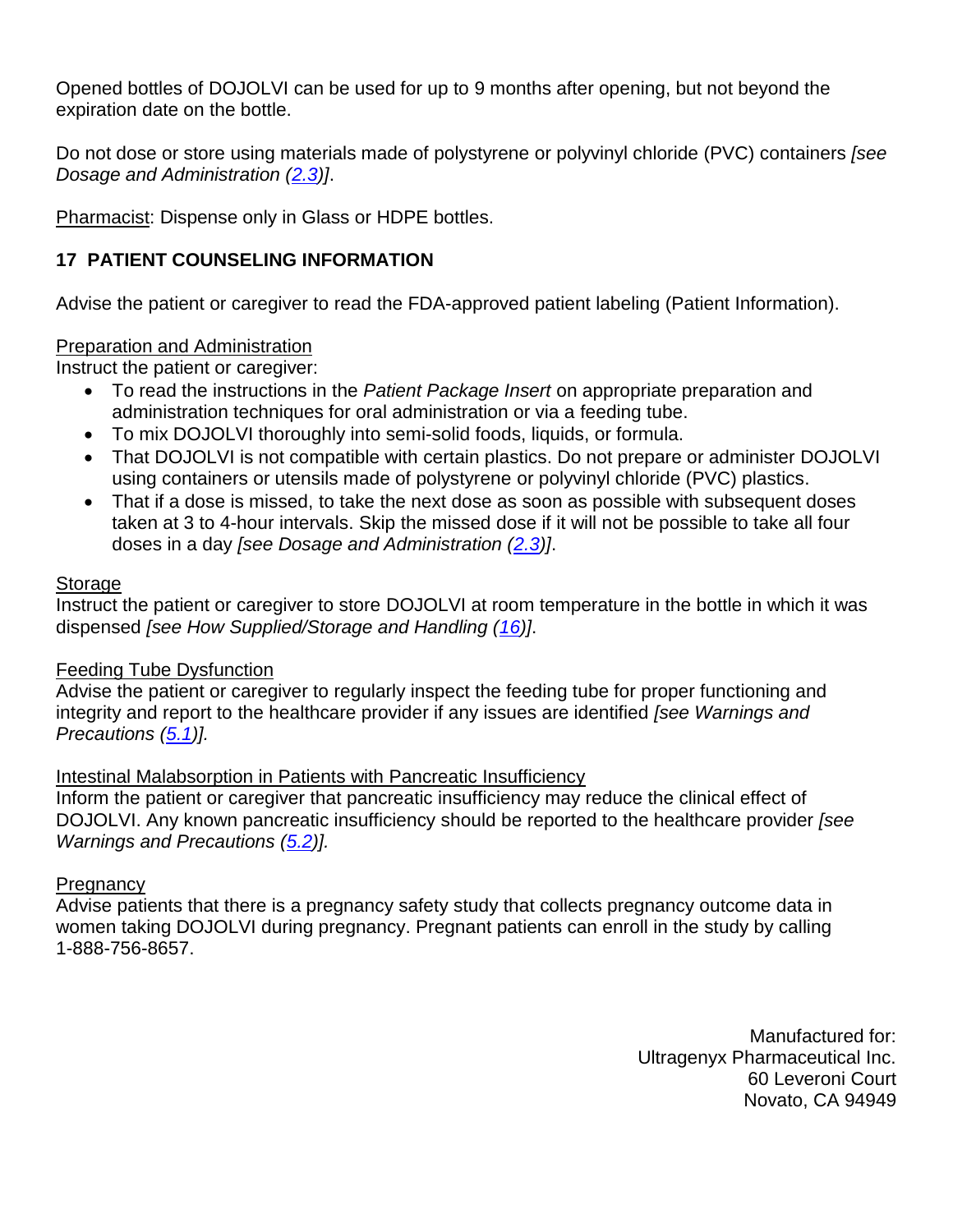#### **Patient Information DOJOLVI (doh-johl-vee) (triheptanoin) Oral Liquid**

#### **What is DOJOLVI?**

DOJOLVI is a prescription medicine used to treat long-chain fatty acid oxidation disorders (LC-FAOD) in children and adults.

**Before taking DOJOLVI, tell your healthcare provider about all of your medical conditions, including if you:**

- are pregnant or plan to become pregnant. It is not known if DOJOLVI will harm your unborn baby. **Pregnancy Safety Study.** There is a pregnancy safety study for women who take DOJOLVI during pregnancy. The purpose of this study is to collect information about your health and your baby's health. You can talk to your healthcare provider or contact 1-888-756-8657 to enroll in this study or get more information.
- are breastfeeding or plan to breastfeed. It is not known if DOJOLVI passes into breast milk. Talk to your healthcare provider about the best way to feed your baby if you take DOJOLVI.
- are taking a pancreatic lipase inhibitor, such as orlistat, as it may affect how well DOJOLVI works.

**Tell your healthcare provider about all the medicines you take,** including prescription and over-the-counter medicines, vitamins, and herbal supplements.

#### **How should I take DOJOLVI?**

- See the detailed **"Instructions for Use"** at the end of this Patient Information Leaflet for instructions about how to mix and take DOJOLVI by mouth in soft foods or drinks or how to mix and give DOJOLVI through feeding tubes**.**
- Take DOJOLVI exactly as your healthcare provider tells you.
- Your healthcare provider may start you on a low dose of DOJOLVI and slowly increase your dose to help avoid side effects. **If you are taking another medium chain triglyceride (MCT) product, stop taking the MCT before starting DOJOLVI.**
- **Do not** mix or give DOJOLVI using containers, dosing syringes or measuring cups made of polystyrene (a type of plastic that can be solid or foam) or polyvinyl chloride (PVC), a solid plastic material.

• DOJOLVI should be taken at least 4 times a day with meals or snacks, and always mixed well with soft food or drink.

#### **What are the possible side effects of DOJOLVI?**

- **Feeding tube problems.** Feeding tubes may not work as well or stop working over time when taking DOJOLVI. **Do not use DOJOLVI in feeding tubes made of polyvinyl chloride (PVC).** Monitor the feeding tube to make sure it is working properly.
- **Intestinal absorption problems in patients with pancreatic insufficiency.** If you have pancreatic insufficiency, consult with your healthcare provider as it may affect how well DOJOLVI works.
- The most common side effects of DOJOLVI include:
	- o stomach (abdominal) pain
		- o diarrhea
		- o vomiting
		- o nausea

These are not all the possible side effects of DOJOLVI. Call your healthcare provider for medical advice about side effects. You may report side effects to Ultragenyx at 1-888-756-8657 or FDA at 1-800-FDA-1088.

#### **How should I store DOJOLVI?**

- Store DOJOLVI at room temperature between 68°F to 77°F (20°C 25°C).
- Do not freeze DOJOLVI.
- When the bottle of DOJOLVI has been opened, use within 9 months or by the expiration date on the bottle, whichever comes first.
- Do not store DOJOLVI in containers made of polystyrene or polyvinyl chloride (PVC).

#### **General information about the safe and effective use of DOJOLVI.**

Medicines are sometimes prescribed for purposes other than those listed in a Patient Information Leaflet. Do not use DOJOLVI for a condition for which it was not prescribed. Do not give DOJOLVI to other people, even if they have the same symptoms that you have. It may harm them. You can ask your pharmacist or healthcare provider for information about DOJOLVI that is written for health professionals.

#### **What are the ingredients in DOJOLVI?**

DOJOLVI is made of 100% triheptanoin and contains no other ingredients.

| Manufactured for:<br>Ultragenyx Pharmaceutical Inc.                 |  |
|---------------------------------------------------------------------|--|
| 60 Leveroni Court                                                   |  |
| Novato, CA 94949                                                    |  |
| For more information, go to www.dojolvi.com or call 1-888-756-8657. |  |
|                                                                     |  |

This Patient Information has been approved by the U.S. Food and Drug Administration. In the U.S. Food and Drug Administration.